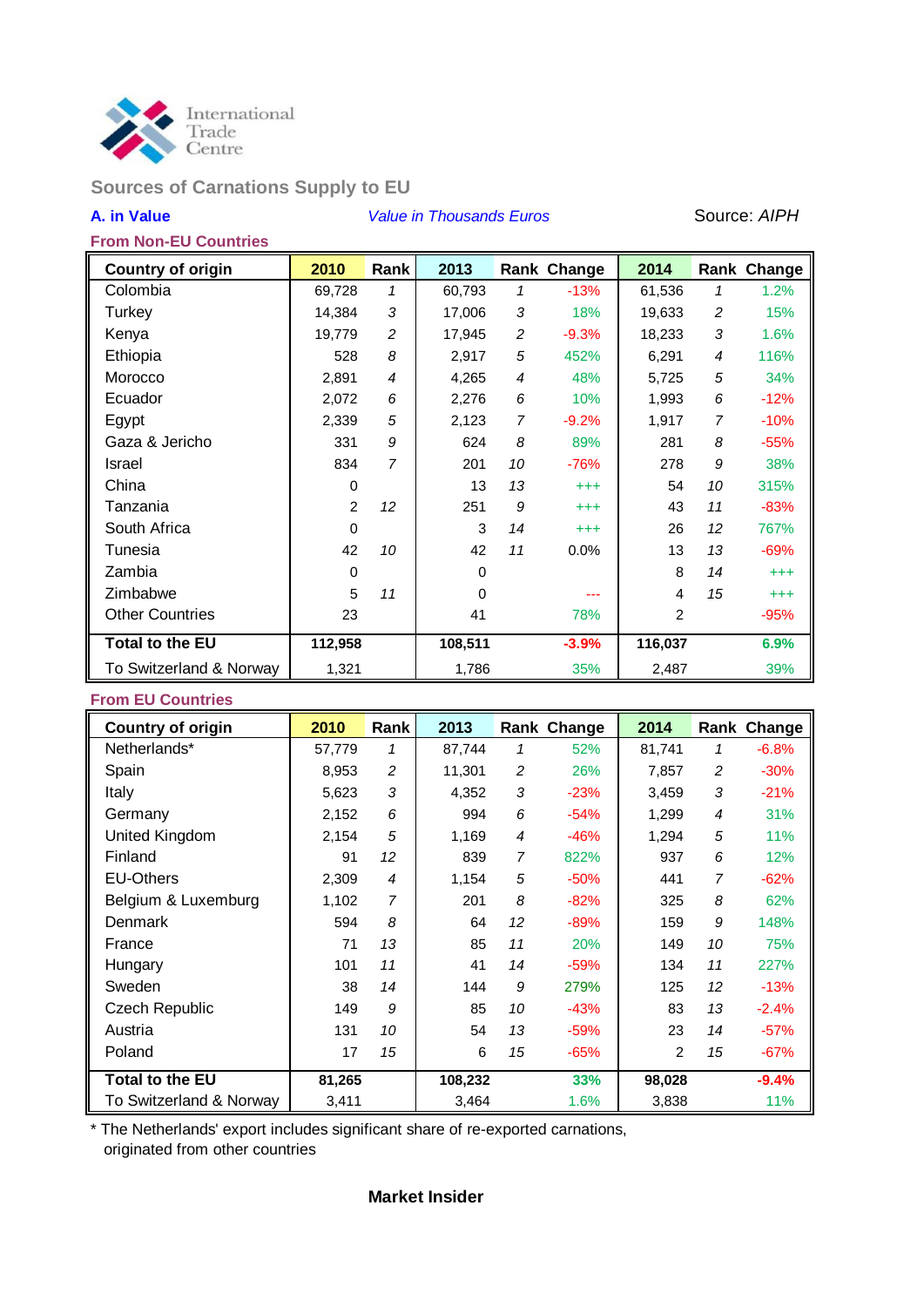# **Cut Foliage Supply to EU** (cont.)

### **B. in Units/Quantity** *Quant. in Thousand Stems*

#### **From Non-EU Countries**

| <b>Country of origin</b> | 2010     | Rank           | 2013     |    | Rank Change | 2014    |                | Rank Change |
|--------------------------|----------|----------------|----------|----|-------------|---------|----------------|-------------|
| Colombia                 | 465,726  | 1              | 372,977  | 1  | $-20%$      | 375,376 | 1              | 0.6%        |
| Turkey                   | 213,152  | $\overline{c}$ | 221,361  | 2  | 3.9%        | 266,514 | 2              | 20%         |
| Kenya                    | 207,783  | 3              | 182,572  | 3  | $-12%$      | 163,859 | 3              | $-10%$      |
| Morocco                  | 29,613   | $\overline{4}$ | 38,889   | 4  | 31%         | 50,329  | $\overline{4}$ | 29%         |
| Ethiopia                 | 5,861    | 8              | 21,063   | 5  | 259%        | 49,365  | 5              | 134%        |
| Egypt                    | 19,166   | 5              | 20,842   | 6  | 8.7%        | 18,598  | 6              | $-11%$      |
| Ecuador                  | 15,476   | 6              | 14,989   | 7  | $-3.1%$     | 13,561  | $\overline{7}$ | $-9.5%$     |
| Gaza & Jericho           | 4,803    | 8              | 4,212    | 8  | $-12%$      | 2,098   | 8              | $-50%$      |
| Israel                   | 10,649   | 7              | 1,497    | 10 | $^{+++}$    | 1,667   | 9              | 11%         |
| China                    | $\Omega$ |                | 305      | 11 | $^{+++}$    | 538     | 10             | 76%         |
| Tanzania                 | 18       | 12             | 2,151    | 9  | $^{+++}$    | 414     | 11             | $-81%$      |
| South Africa             | 0        |                | 19       | 14 | $^{+++}$    | 264     | 12             | $^{+++}$    |
| Tunesia                  | 405      | 10             | 229      | 12 | $-43%$      | 203     | 13             | $-11%$      |
| Zimbabwe                 | 85       | 11             | $\Omega$ |    |             | 89      | 14             | $^{+++}$    |
| Zambia                   | $\Omega$ |                | 0        |    |             | 49      | 15             | $^{+++}$    |
| Other countries          | 324      |                | 176      |    | $-46%$      | 217     |                | 23%         |
| <b>Total to the EU</b>   | 973,061  |                | 879,282  |    | $-10%$      | 943,141 |                | 7.3%        |
| To Switzerland & Norway  | 4,217    |                | 6,013    |    | 43%         | 6,946   |                | 16%         |

### **From EU Countries**

| <b>Country of origin</b> | 2010    | Rank           | 2013    |    | Rank Change | 2014    |    | Rank Change |
|--------------------------|---------|----------------|---------|----|-------------|---------|----|-------------|
| Netherlands*             | 268,421 |                | 484,737 | 1  | 81%         | 432,291 | 1  | $-11%$      |
| Spain                    | 73,688  | $\overline{c}$ | 81,509  | 2  | 11%         | 50,376  | 2  | $-38%$      |
| Italy                    | 26,815  | 3              | 22,236  | 3  | $-17%$      | 17,006  | 3  | $-24%$      |
| Germany                  | 8,256   | 4              | 5,201   | 6  | $-37%$      | 9,121   | 4  | 75%         |
| <b>EU-Others</b>         | 20,864  | 4              | 11,632  | 4  | $-44%$      | 6,033   | 5  | $-48%$      |
| United Kingdom           | 8,715   | 5              | 5,743   | 5  | $-34%$      | 5,115   | 6  | $-11%$      |
| Finland                  | 463     | 12             | 4,366   | 7  | 843%        | 4,555   | 7  | 4%          |
| Belgium & Luxemburg      | 3,341   | 7              | 1,229   | 8  | $-63%$      | 1,836   | 8  | 49%         |
| France                   | 253     | 13             | 476     | 11 | 88%         | 995     | 9  | 109%        |
| Hungary                  | 923     | 9              | 503     | 9  | $-46%$      | 829     | 10 | 65%         |
| Sweden                   | 146     | 14             | 477     | 10 | 227%        | 425     | 11 | $-11%$      |
| <b>Czech Republic</b>    | 688     | 10             | 378     | 12 | $-45%$      | 385     | 12 | 1.9%        |
| <b>Denmark</b>           | 1,032   | 8              | 216     | 13 | $-79%$      | 327     | 13 | 51%         |
| Austria                  | 511     | 11             | 178     | 14 | $-65%$      | 39      | 14 | $-78%$      |
| Poland                   | 136     | 15             | 172     | 15 | 26%         | 12      | 15 | $-93%$      |
| <b>Total to the EU</b>   | 414,251 |                | 573,051 |    | 38%         | 529,343 |    | $-7.6%$     |
| To Switzerland & Norway  | 6,232   |                | 5,336   |    | $-14%$      | 5,595   |    | 4.9%        |

\* The Netherlands' export includes significant share of re-exported carnations, originated from other countries

## **Market Insider**